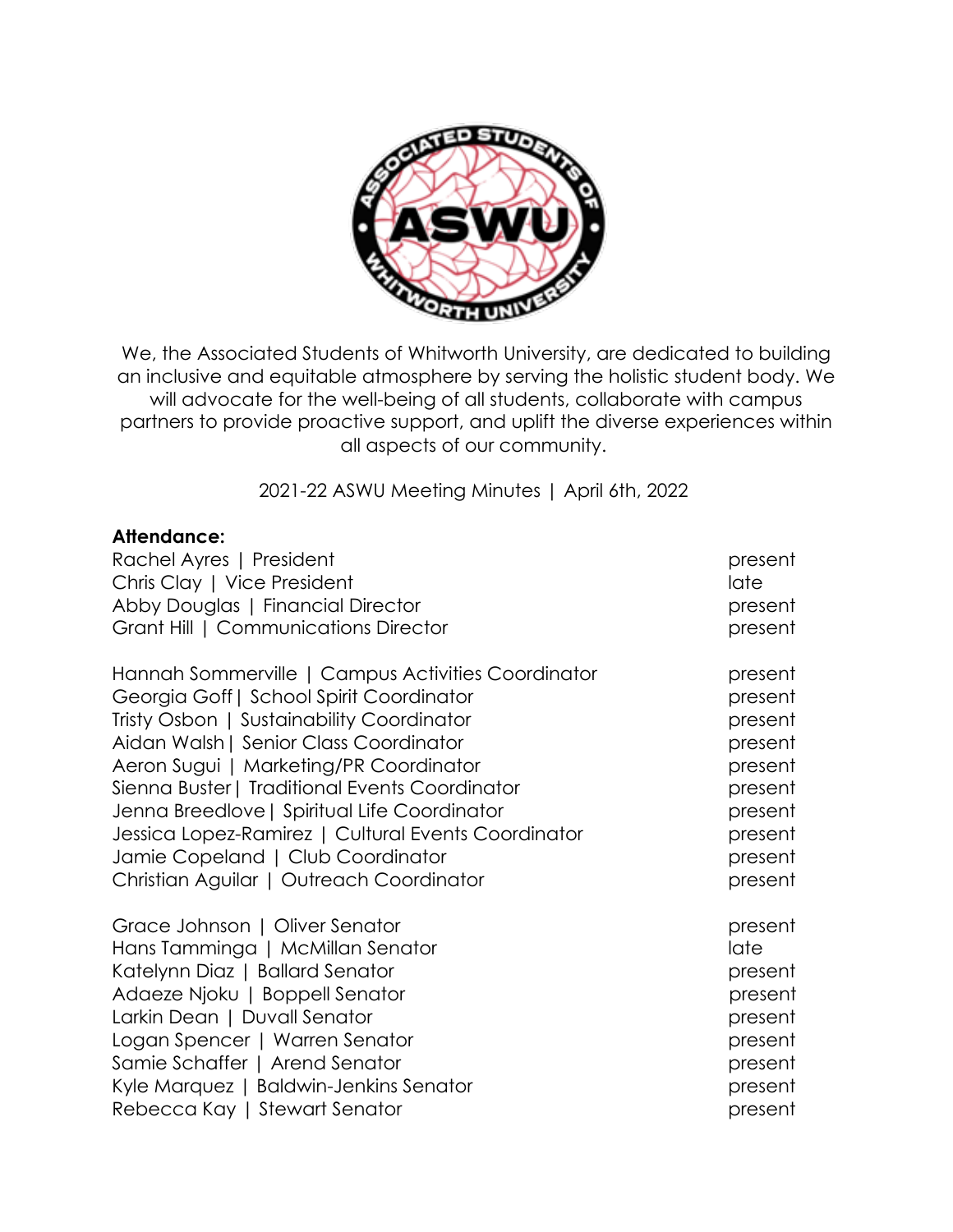Reeshika Sharma | Off-Campus Senator present present Michael Lie | International Student Senator late Payton Wyatt | Neighborhood Senator present present

Munya Fashu-Kanu | Off Campus Rep present Marie Fenske | Off Campus Rep present present Courtney Cossette | Off Campus Rep present Jamie Furr | Off Campus Rep present Makayla Pugmire | Off Campus Rep present Michelle Lie | Incoming Student Rep present Elisa Vigil | Incoming Student Rep present Hannah Loesch | Village Rep present

Meeting brought to order at 1701.

Mission statement read by Jenna.

### *Motion to Approve Minutes*

Moved by Jamie F, Seconded by Rebecca

Discussion: None

In favor: 18 | Opposed: 0 | Abstaining 0 Motion passes

### **Club Coordinator Updates**

Jamie C: Today we have HOLA and Ultimate Frisbee Club for club updates.

 $\_$  , and the set of the set of the set of the set of the set of the set of the set of the set of the set of the set of the set of the set of the set of the set of the set of the set of the set of the set of the set of th

 $\_$  , and the set of the set of the set of the set of the set of the set of the set of the set of the set of the set of the set of the set of the set of the set of the set of the set of the set of the set of the set of th

 $\_$  , and the set of the set of the set of the set of the set of the set of the set of the set of the set of the set of the set of the set of the set of the set of the set of the set of the set of the set of the set of th

• HOLA

Jessica: Hi everyone. I am the treasurer for HOLA. It is the Heritage of Latin America club. We promote our culture throughout campus through events and socials and one event we do each year is for Día de los Muertos. We perform in I-fest and also have lots of socials. One event we had recently was karaoke night which was just before break. It was fun with lots of students there. HOLA is mostly social focused with building community at Whitworth, and we are working to extend out into the Spokane community next academic year. Elections for the club are coming up and they start this Friday. Applications are open until the end of April, and we decide as a group who is running and the positions. We have various events and I think that is pretty much it. One upcoming event is this Friday with elections, and we are talking about an annual dance at the end of the year for fun. This is a dance with music from Spanish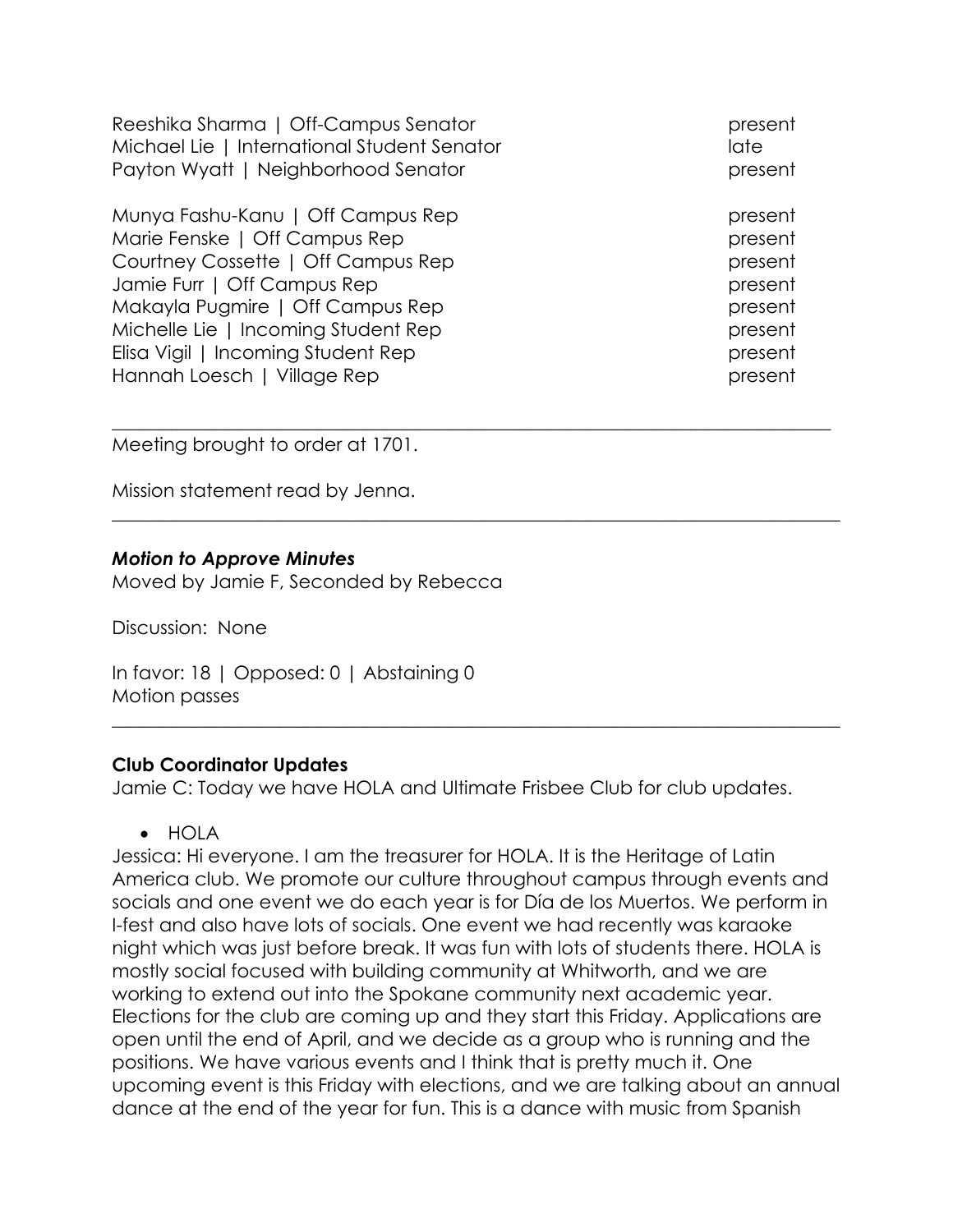genres. Everyone is welcome and we are trying to set a date because it is getting crazy.

Jamie C: Evelyn is the best contact. If you have questions email her or reach out to Jessica

• Ultimate Frisbee Club

Video played in chambers: https://mywhitworthmy.sharepoint.com/personal/jrobblee24\_my\_whitworth\_edu/Documents/Attac hments/Epic\_Ultimate\_Promo\_Video.MP4

Jamie G: That covers it pretty well. Regionals is in Portland in a few weekends. Wish us luck, hopefully we can go to nationals. We are having fun and it is free and open to anyone. We are looking for anyone and it is co-ed even at tournaments. I joined knowing nothing and have loved it.

Christian: Would it be possible to access the video again?

Jamie C: I can show you again.

Jamie C: If you have questions email James or the co-captain presidents. Check your emails for upcoming speaker requests and new clubs chartering.

\_\_\_\_\_\_\_\_\_\_\_\_\_\_\_\_\_\_\_\_\_\_\_\_\_\_\_\_\_\_\_\_\_\_\_\_\_\_\_\_\_\_\_\_\_\_\_\_\_\_\_\_\_\_\_\_\_\_\_\_\_\_\_\_\_\_\_\_\_\_\_\_\_\_\_\_\_\_

# **Financial Director Updates**

Capital: \$19,090 Unallocated: \$16,450.35 Travel: \$4,780

• Requisition Deadline Reminder

Abby: Last deadline for the year is April 26<sup>th</sup>. If you want money, it has to be in by April 26th.

 $\_$  , and the set of the set of the set of the set of the set of the set of the set of the set of the set of the set of the set of the set of the set of the set of the set of the set of the set of the set of the set of th

## **President Updates:**

• UREC Updates

Rachel: Telmen is here from the UREC with another presentation.

Telmen: Hello I hope you all had a great break. I am Telmen the outreach coordinator at the UREC. Today I am telling you what the UREC is doing for April. First is anyone looking for a yoga class? It is open so you can join and if you have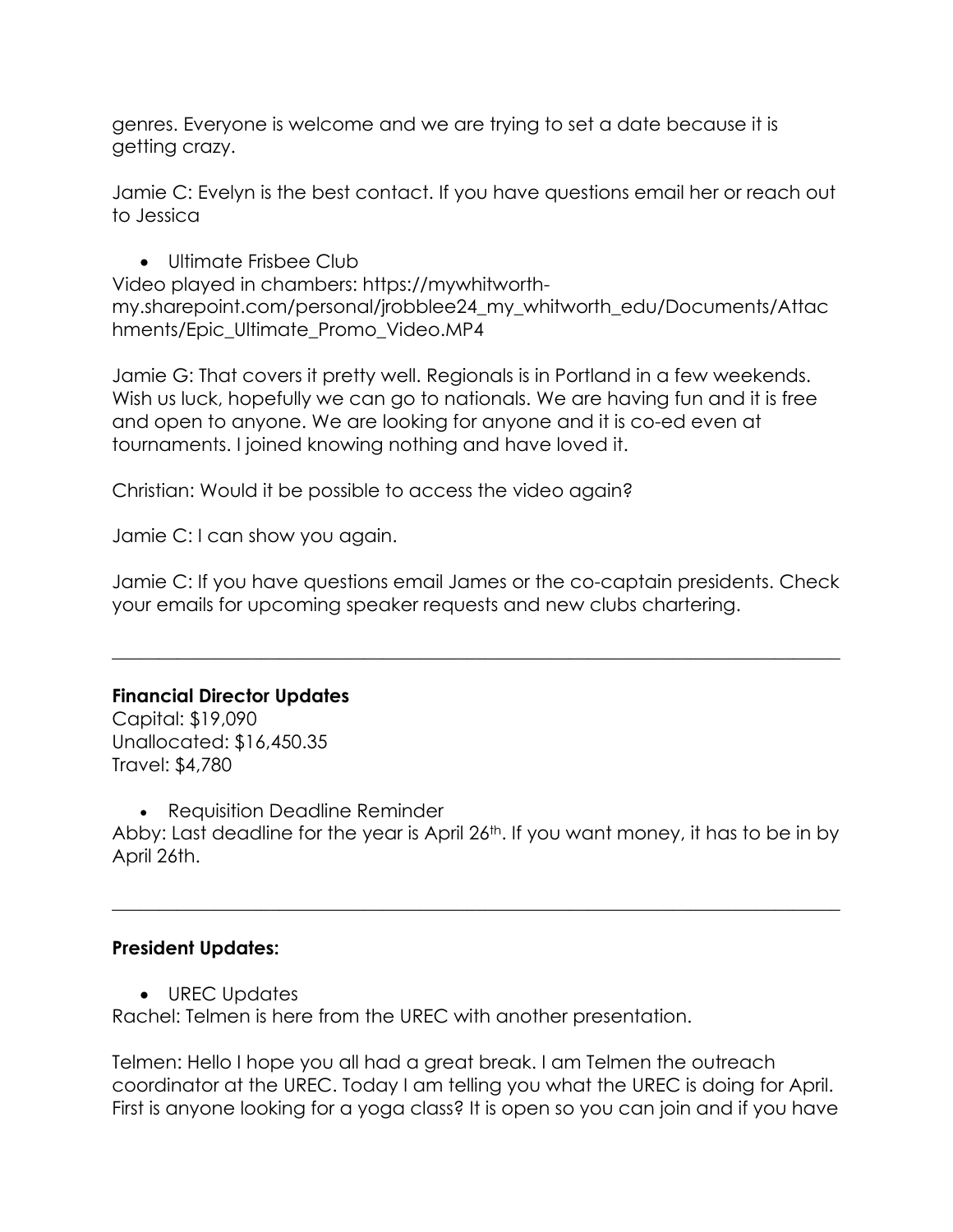questions let me know or check out Instagram. Our intramural deadline is extended until Friday so join if you want if you have time. On April 9th we have a specific unique event for the climbing wall. You can win prizes by climbing and it has a little bit of a fee but there is big prizes so it is worth it. This is our highlight of April; it is Active April incentive program. UREC is doing these every month and you'll have to exercise, and you can win prizes like a massage or UREC t-shirt. You win prizes for exercising and it is good for your health. We are also hiring and if you want to work for the UREC we have multiple positions available so apply before Monday. This is actually the highlight; black light volleyball tourney has 16 teams, and it is on April 22. A team can have 6 people. You will play the game in the dark. It is from 10pm to 1 am. This is the photo from past years to see it will look like this. It will be fun. Here are outdoor rec activities if you want a break after spring break. Come to these. For example, a hot springs sounds good and you can try them just reach out to me or Instagram. Do you have questions?

Chris: Will you have access to the PowerPoint?

Rachel: I have it yes.

Telmen: If you have requests or questions reach out by email. My last name is really long. Instagram is easier. Thank you.

### • Safety Survey Results

Rachel: We sent a safety survey a couple weeks ago to all day students and at 5pm on Friday it closed. Here is some data we collected. I would love to hear some feedback on the numbers as well as what we can do to move forward. (References graphs). The scale from 1-5 is 1 is strongly disagree and 5 is strongly agree. 68% said I feel safe on campus during the day ranking a 5. There was a big drop off at night with 4 coming in as the strongest with 35% of people. Keep in mind there are 15 who strongly disagree that they feel safe with 100 saying they feel safe. 15 is a lot, we can't guarantee everyone feels safe, but it is noteworthy. We had 282 responses. Next, I feel safer the in presence of security. This was 4-5 so pretty close. Next, if there is an emergency campus security would respond in an efficient and timely manner: 4 was our strongest one and there was a downward curve. Next, I feel my race, ethnicity, gender expression, or sexuality contributes to a lack of personal safety on campus. Many people disagree which is a positive response. 97 people answered a 1. There was an interesting plateau with 2-5. Next, I feel my race, ethnicity, gender expression, or sexuality decreases the likelihood my report would be taken seriously by campus security or administration if I was physically harmed or part of an emergency. 115 disagreed which is a good thing but there are significant numbers going the other way as well. Last one is I know what steps to take if I feel unsafe on campus. 20% of students felt they strongly agreed. We got lots of positive feedback but there are still concerns. As ASWU, what can be tangibly do? I am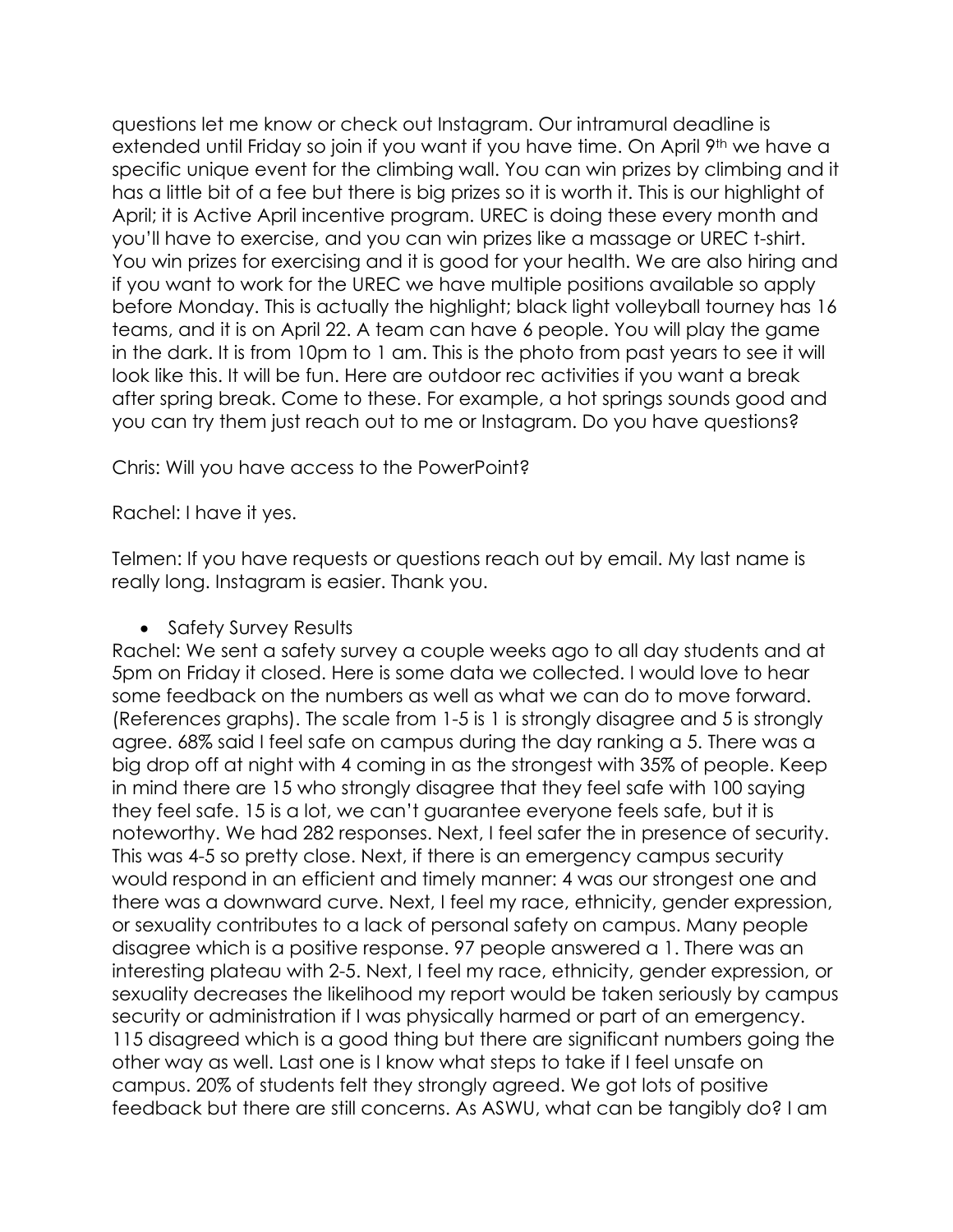preparing a report for Rhosetta Rhodes to see the stats and then she can see what they said but as ASWU, this is probably the graph we can act the most on. 57 students strongly agree they know what to do, but 81, 81, 45, and 18 are not able to know what steps to take. I want to see these numbers at 100%. We want to do some educational efforts for students to know what to do if they feel unsafe on campus. This is something that has been brewing in the safety committee which is Reeshika, Sienna, Georgia, and myself. I want to hear your thoughts in regard to the surveys or we can go back to the graphs.

Makayla: Can you scroll up? Are there any demographic indicators like race or gender specifically within that poll?

Rachel: No it is a whole pot. I wish we had it narrowed down. Are you surprised by the data?

Makayla: I live off campus and we live on a street with no lights so once you leave campus it is scary. Even walking around I talk to other women who felt there is not enough lighting around campus. Not just on the edges but sometimes in the middle of the loop or library to warren or sidewalks. I catch myself at 7pm shifting my head around. McEachern and other places especially in the dark it can be scary and there is a concern with the farther buildings like WALT or the UREC with no lights as well. Walking at night is concerning.

Rachel: Good points. Along with these graphs we had short answer responses and there were lots about lighting. It will be in the report that we want more lighting. It is a genuine concern.

Sienna: Part of the responses were specific areas which is helpful and so we know what areas to target. I hope we can move something forward with that. We might have to focus more on education but next year we will be passing it on.

Rachel: What about educational efforts as ASWU can we do to educate about safety and wellbeing as it's important to us. I want to hear ideas about retention and engaging students with being safe on campus. Brainstorm session.

Makayla: I don't know the names of security people. I think it would great to have a panel or have bios of people on security. I feel like I could ask people and they would not know the names either or have had interactions with them besides parking tickets. We should work on demystifying the relationships with security which would be nice.

Dezy: I'm glad I could come to this meeting. I am meeting with Mac from security about security in general. This is good for me to share because I have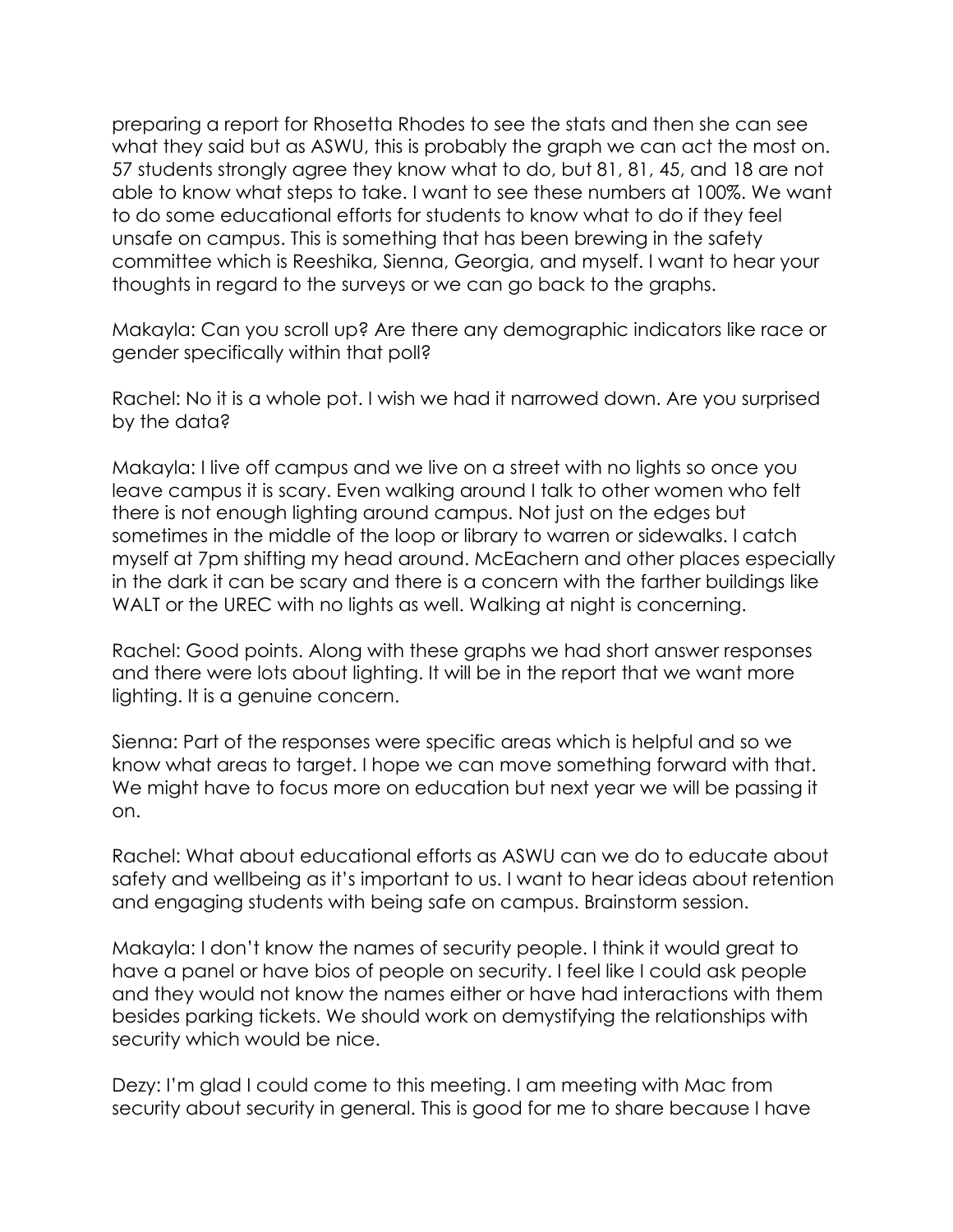questions to bring to him personally. If you have questions, I would love to share it too so I can bring more things to him because I have 3-4 questions so far, but I know that relationships with security have been rocky in some perspectives. I want to bridge the gap between Whitworth students and security. If you have concerns, the meeting is next Tuesday so email me before then.

Chris: Maybe they could have increased racial bias training for them specifically. I had 3 friends tell me experiences where we were asked if we were students and had to show our ID or we are in Graves and they kick us out more than one occasion and doubt that we are students. They should understand racial bias and tendencies.

Elisa: This is more for on campus, but the CBS meetings at the beginning of the year would be good for talking about safety for everyone to hear.

Rachel: We want to implement this and not just do an educational post.

Grace: One thing I do is put resources on newsletters. I tell residents to put security's number in their phone but also in my newsletters to see and refer to.

Makayla: Can we encourage RAs to do programming for this and not just at CBS but once a semester maybe inviting security guards to the meetings to talk about their positions and visit res halls? A large population on campus would be more connected.

Rachel: Send me more ideas if you have them.

## • Transition Meetings

Rachel: We are getting closer to the end of the year. These transition meetings are required. Once elections are done, you will know who is in your spot next year. If your position is elected in the fall don't worry but get materials organized. Coordinators you have someone hired so set up the meetings. Don't wait until the end of the semester since they are required.

## • Reminder on Leadership/Elections

Rachel: As ASWU members you cannot endorse or promote a candidate who is running an election. Campaigning starts tomorrow and any leadership like CDA, CMC, and RA cannot publicly advocate for a person. They have a big following and we don't want swaying and it is a rule for each year. Let me know if you have questions.

Courtney: Can you say who you are voting for?

Rachel: Up to you, but don't scream it at the top of your lungs.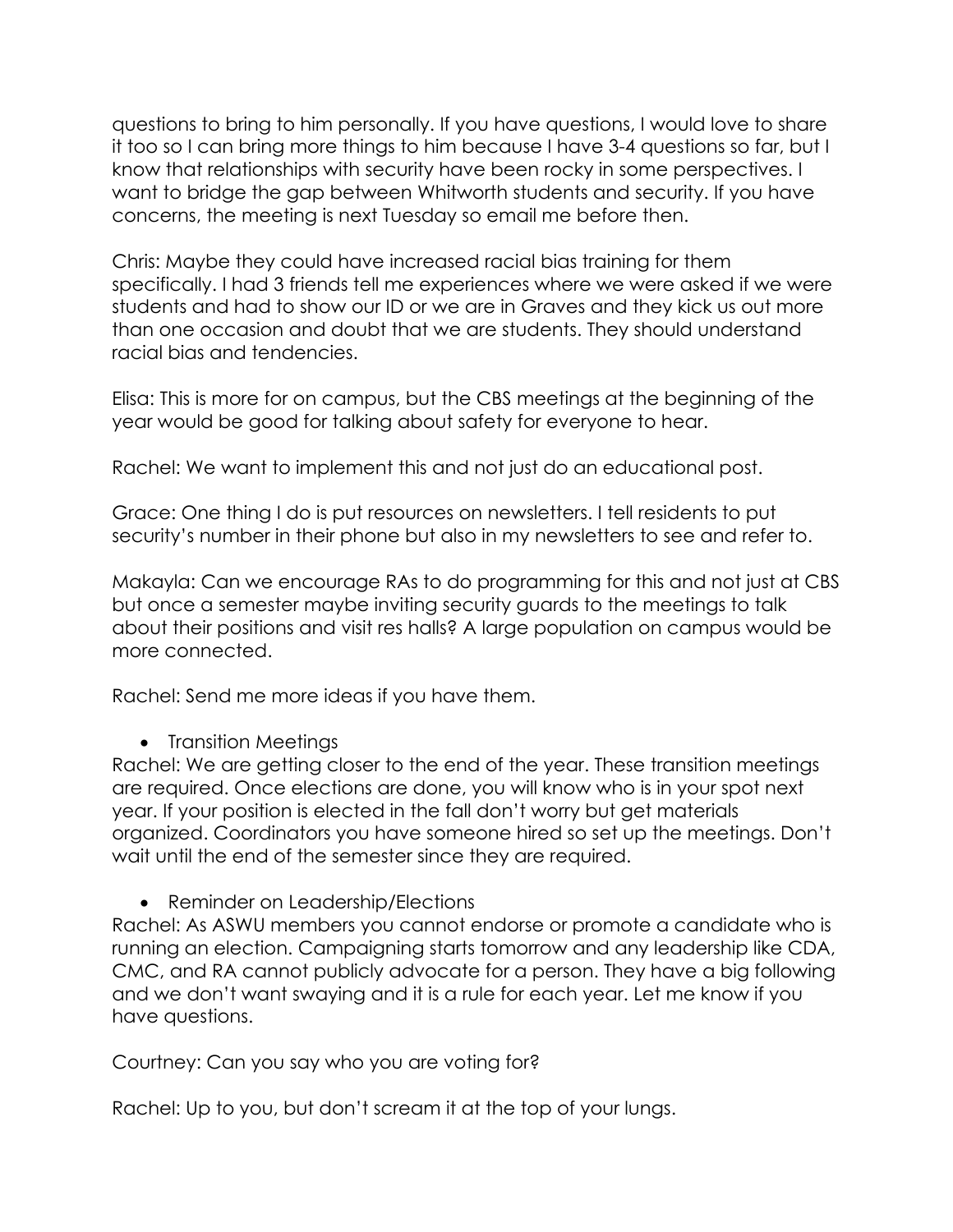Chris: Hesitate on the details since it would influence them potentially.

## **Vice President Updates:**

• Election Polls Signups

Chris: We are signing up for election polling. If you are in BJ, Boppell, Warren, StewVille, or Oliver, nobody ran so please tell your friends and have them reach out and we can have them work for a write in candidate spot. They just need to do it before election starts and we can add them to the ballot, and they can have benefits with that. Here are the times to sign up for polling booth. We are serving snow cones and helping students vote. Results will be given 10:30pm that night.

 $\_$  , and the set of the set of the set of the set of the set of the set of the set of the set of the set of the set of the set of the set of the set of the set of the set of the set of the set of the set of the set of th

• Constituency Reports

Chris: This is for residence hall senators and the off-campus senator, we have our annual constituency report to see how students are doing coming up. You got a peak of this with your survey's, but this is an in depth check in from ASWU to see how we can support and work on improving for next year and set up a transition for those coming in newly elected. It is set for May 7<sup>th</sup> maybe and due by May 15th.

• Meal Cards

Chris: We will provide meal cards to those, prioritized for off campus and neighborhoods, who came to the meeting today. They are for Sodexo to eat dinner with us as a team.

• Student Highlight

Chris: Katelyn Pounds is our student highlight today. Thank you for your help with events like casino night and supporting us. Shoutout to you. You'll get a free drink card to Sodexo locations on campus.

 $\_$  , and the set of the set of the set of the set of the set of the set of the set of the set of the set of the set of the set of the set of the set of the set of the set of the set of the set of the set of the set of th

# **Upcoming Events:**

• BJ All-Nighter

Kyle: I will not sleep, and I haven't been sleeping in preparation. Lots of food and tournaments are planned. You can by laser engraved trophies for 10 dollars on Amazon, so I am getting them customized. It is this Friday to Saturday.

• Off Campus BBQ

Reeshika: The BBQ is Sunday April 10<sup>th</sup> from 5pm-7pm in Holmberg Park. We have free food and burgers including vegetarian options with music and yard games.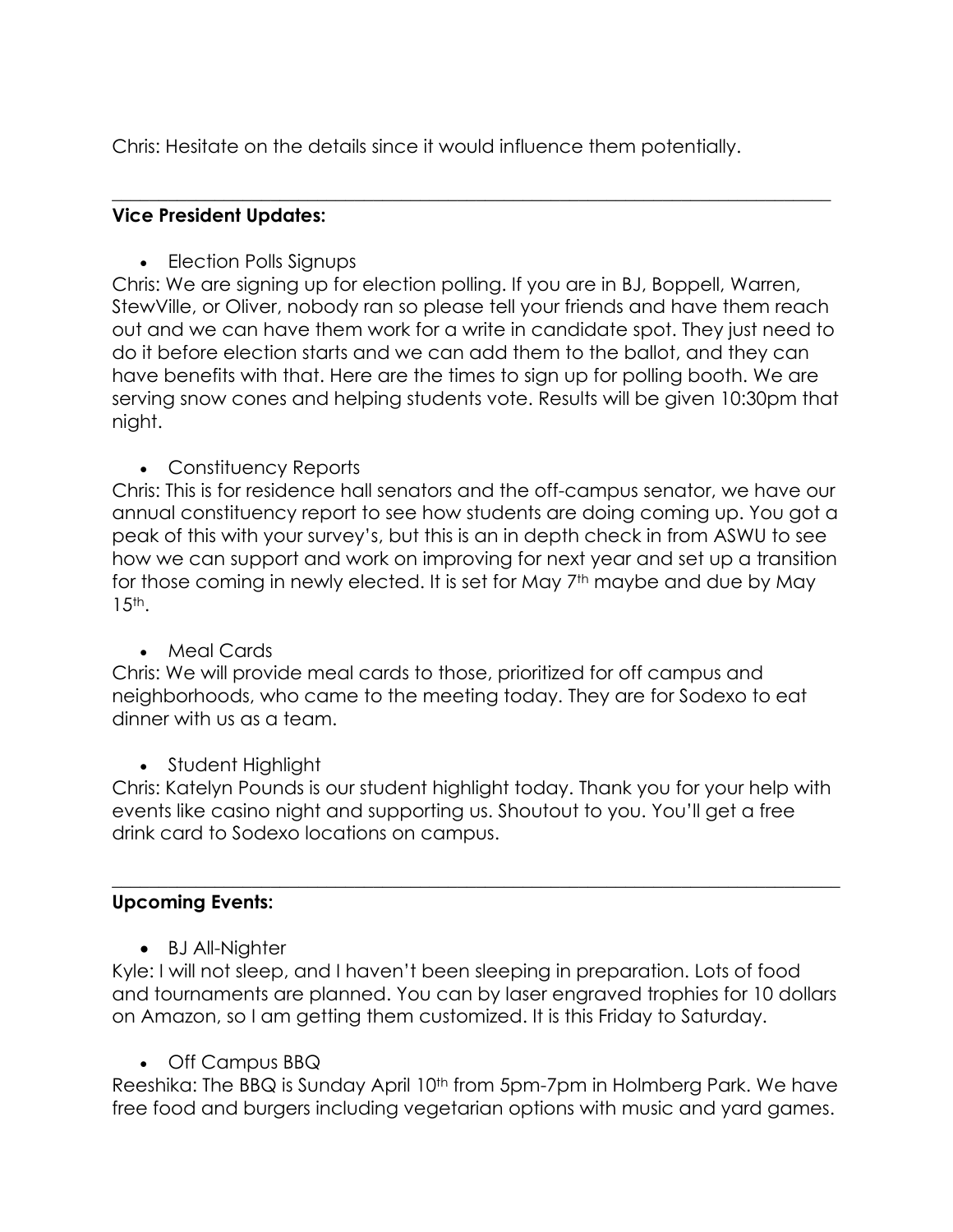Raffles as well. I need two for set up from 4-5pm. Can someone be there from 5- 7pm as well for food serving? You better be there.

Jessica: Can I bring Tupperware?

• Pirate Mania

Georgia: it is this Monday April 11<sup>th.</sup> senators you got your posters not because you didn't pick them up but because they need to get put out. There might be two more in there. It is from 930-11pm. You won't have to stay the whole time if you go for set up, pizza, or spirit gear. The rest will probably stay the whole time. I am excited tell everyone. We will do golden parrot hidden thingy across campus starting tomorrow at noon those who find them to get extra raffle tickets. There will be free pizza and spirit gear. We have rally towels and foam pirate hats. It is first come first serve. No t-shirts this time since we did it last year but maybe extra t-shirts from ASWU, but I haven't asked Jason yet, maybe not. For set up come at 8:30. Last time we did not go the whole time, so it probably won't go to 11 but just to be safe.

• Incoming Students Easter Egg Hunt

Michelle: This is our first event. On April 12th from 430-530pm at the loop and we are spreading 436 eggs around. Tell a friend and be there.

Elisa: We are hiding 3 golden eggs with gift cards or tickets. Basically we need 4 people to come at 3:15 to hide the eggs on April 12th which is Tuesday. One to stay for music. It is open to everyone on campus, and it is free.

Georgia: Are there things in the eggs?

Elisa: Yes. There is also a snack table and prizes and decorations for your bag.

• Senior Celebration

Aidan: This is more of a heads up for seniors. This is April 19<sup>th</sup> from 5-630pm, but caps and gown distribution is at 3-7pm. This is the handout event mainly, but photographers will be there as well for free with cap and gown pictures. BECU will have a table with stuff, and I will be handing things out too. I am still collecting donations for senior class gift. I need a few volunteers. Sign up next week.

• Senior Fun Day

Aidan: This is April 24th time to come and also keep on your calendars I will need help. This is a carnival event with prizes. Normally there is senior bingo but we are having a carnival this time so more people can leave with things. I will maybe need 14-16 people.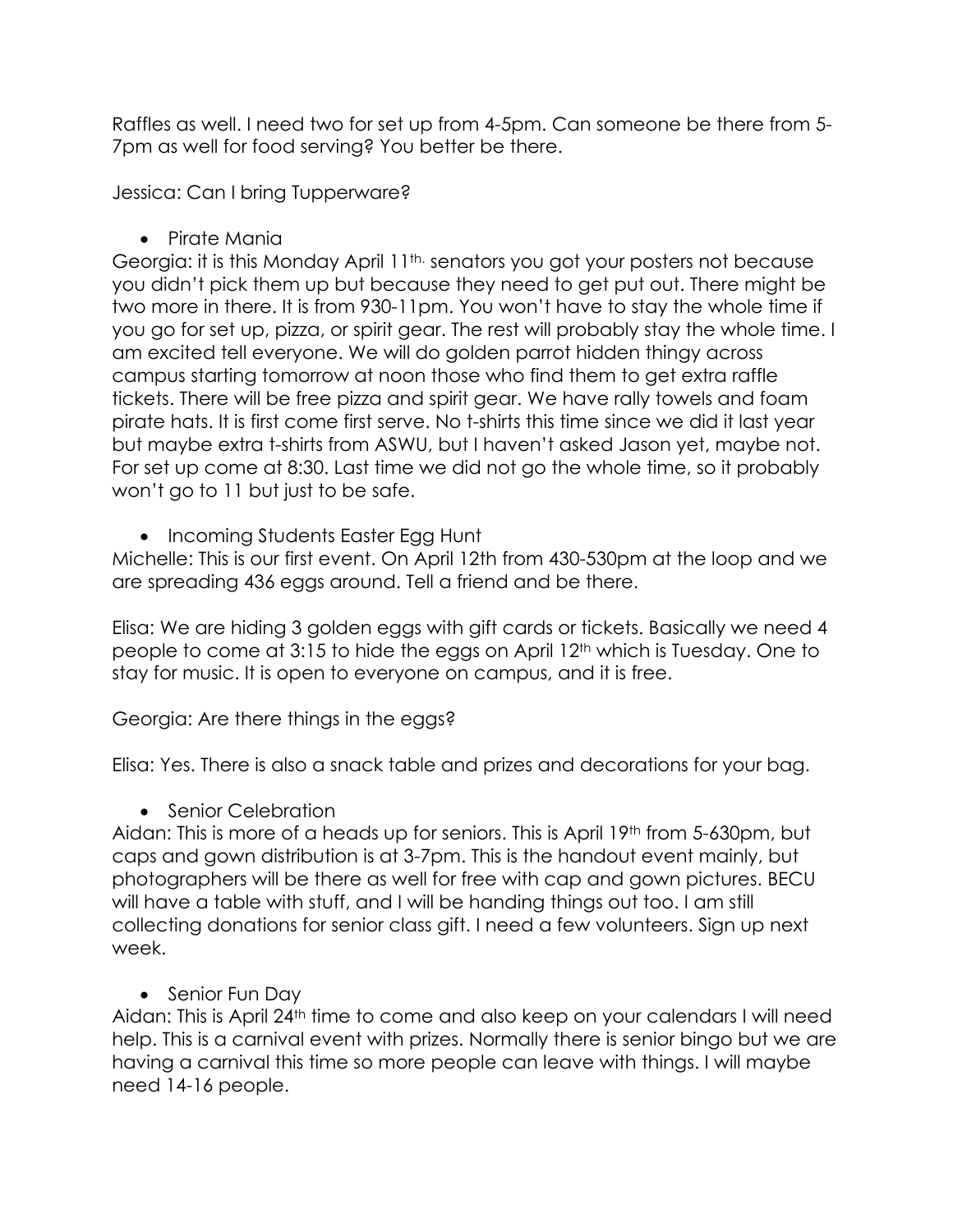### • Second Chance Prom

Sienna: It is April 30<sup>th</sup> from 7-9pm. Seniors your tickets open 11<sup>th</sup> and the rest open on the  $12<sup>th</sup>$ .

Larkin: What is the dress code?

Sienna: Prom outfits.

Jamie G: Do photo people come at 5pm?

Sienna: Yes

Makayla: I have never seen this venue, are there places to sit there? One dance we had there was nowhere to sit but maybe 8 chairs.

Sienna: Yes, there are tables and chairs and I think it is accessible.

Tristy: I have 5 upcoming events. Earth day is April 22nd, and earth week is that week. We are going downtown for a climate march. Earth week is on Sunday starting with chalk on the hello walk. On Tuesday we are partnering with Hosanna for an environmental worship night and vigil. We are not worshipping the environment. On Wednesday we have a climate panel from Kalispell and Spokane tribes and people working with the city of Spokane doing environmental work. It is from 7-830pm. On Thursday it is an environmental psych day for mental health and the environment with an event from 11-2pm. Friday is trivia night at 7pm before the Duvall drive-in. You can win fun prizes like plants or Chaco's. On Saturday it is our last event, and we are planting around the WALT so I am ordering plants and we will be doing gardening things and so come get your hands in the dirt at 9 or 10 am.

Makayla: Can we access the events?

Tristy: They are on the calendar.

Chris: You should have access, reach out to us if not.

### **Constituency Reports**

### **International Students:**

Michael: We are doing great. Good to see everyone back but some students got sick, and some were in quarantine. That's all.

\_\_\_\_\_\_\_\_\_\_\_\_\_\_\_\_\_\_\_\_\_\_\_\_\_\_\_\_\_\_\_\_\_\_\_\_\_\_\_\_\_\_\_\_\_\_\_\_\_\_\_\_\_\_\_\_\_\_\_\_\_\_\_\_\_\_\_\_\_\_\_\_\_\_\_\_

## **Neighborhoods:**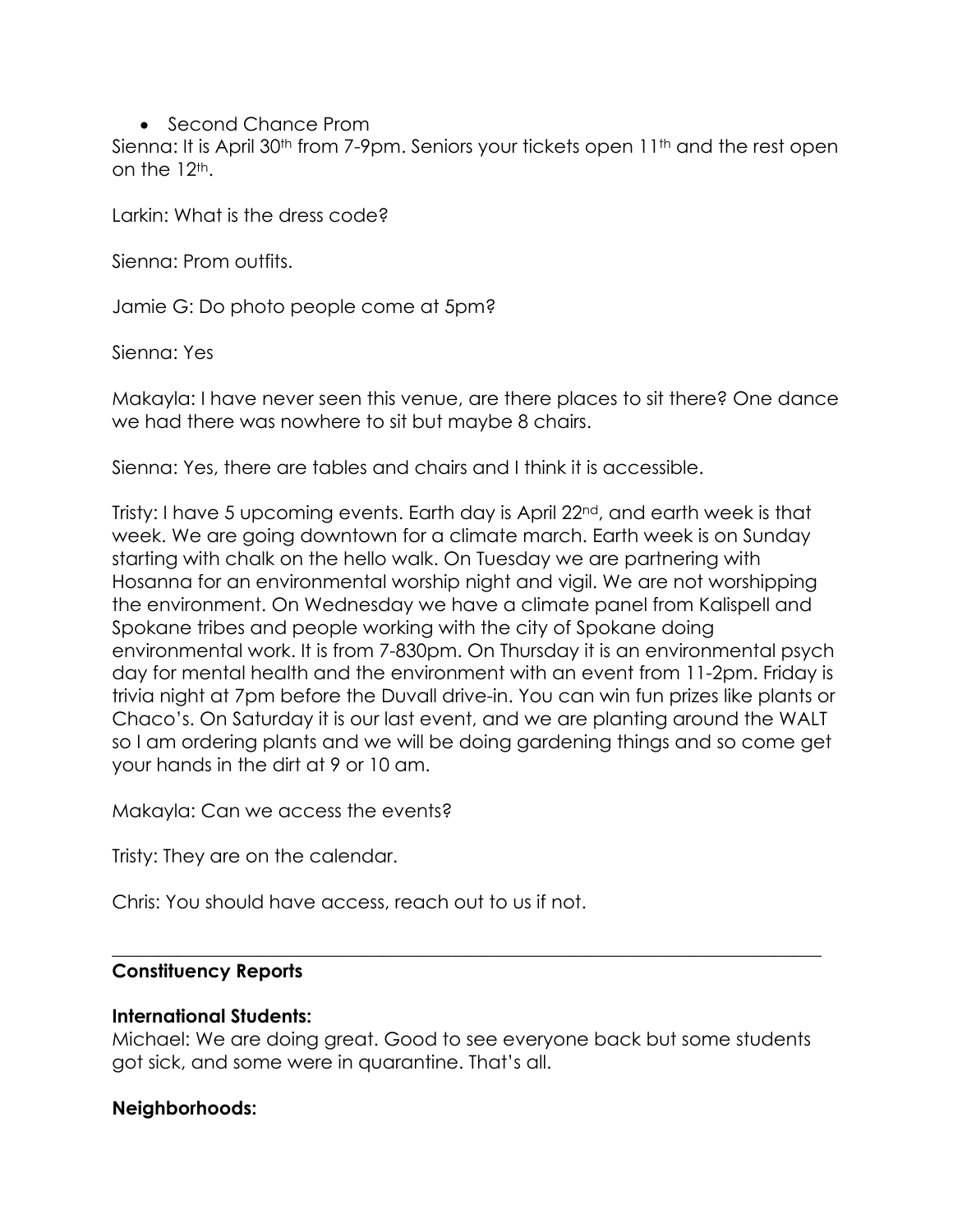Payton: Things are well. Everyone I've seen from break had a good restful time and it was needed. People are definitely busier now.

## **Ballard:**

Katelynn: We are doing great. There were lots of gals in sun today out front of Ballard. I got a compliment when one resident said there was so much community in Ballard which is great. We had a fire drill today. Not a lot of people came out, but it showed they were not there but rather getting out and about.

# **Boppell:**

Dezy: Boppell is doing good. There is a lot of people in Boppell doing the Luau so there is lots of talk about that. People are trying to get people to come to that. Not many people are signed up. I'm working on an event, and it is a surprise.

Jamie G: I have been so busy so that's about it. Everyone is busy and adapting back from break.

## **Duvall:**

Larkin: We are doing good. It seems like everyone was rested and are looking forward to the next break. When I talked to constituents, they said they have lots of essays and exams but also are hanging out together.

# **Oliver:**

Grace: I sent out my monthly survey for the month of April and have some data I'd like to report on. In terms of how residents are doing, some feel very refreshed from Spring Break, but some feel tired and like they are lacking motivation to get back into the swing of things. I've had residents report stress for exams, the housing lottery being confusing as well as majors/minors and choosing those. Overall however, most of my residents had an incredible Spring Break.

# **Arend**:

Samie: We are doing great. There were lots of cool travel stories from break. I am also in the process of planning an event. People are getting excited. We have a few reports of burnout already which is sad after break but understandable. I am going to try and do a destress event.

# **McMillan:**

Hans: We are doing well. With nicer weather we are outside more doing some frolfing. Several of us are learning how to ride a unicycle. 3rd floor has been playing a card game. There is a revisited interest in super smash bros, so we have been doing that. We got together and had a dorm wide meeting to talk about helping each other and continuing traditions and not having it all fall on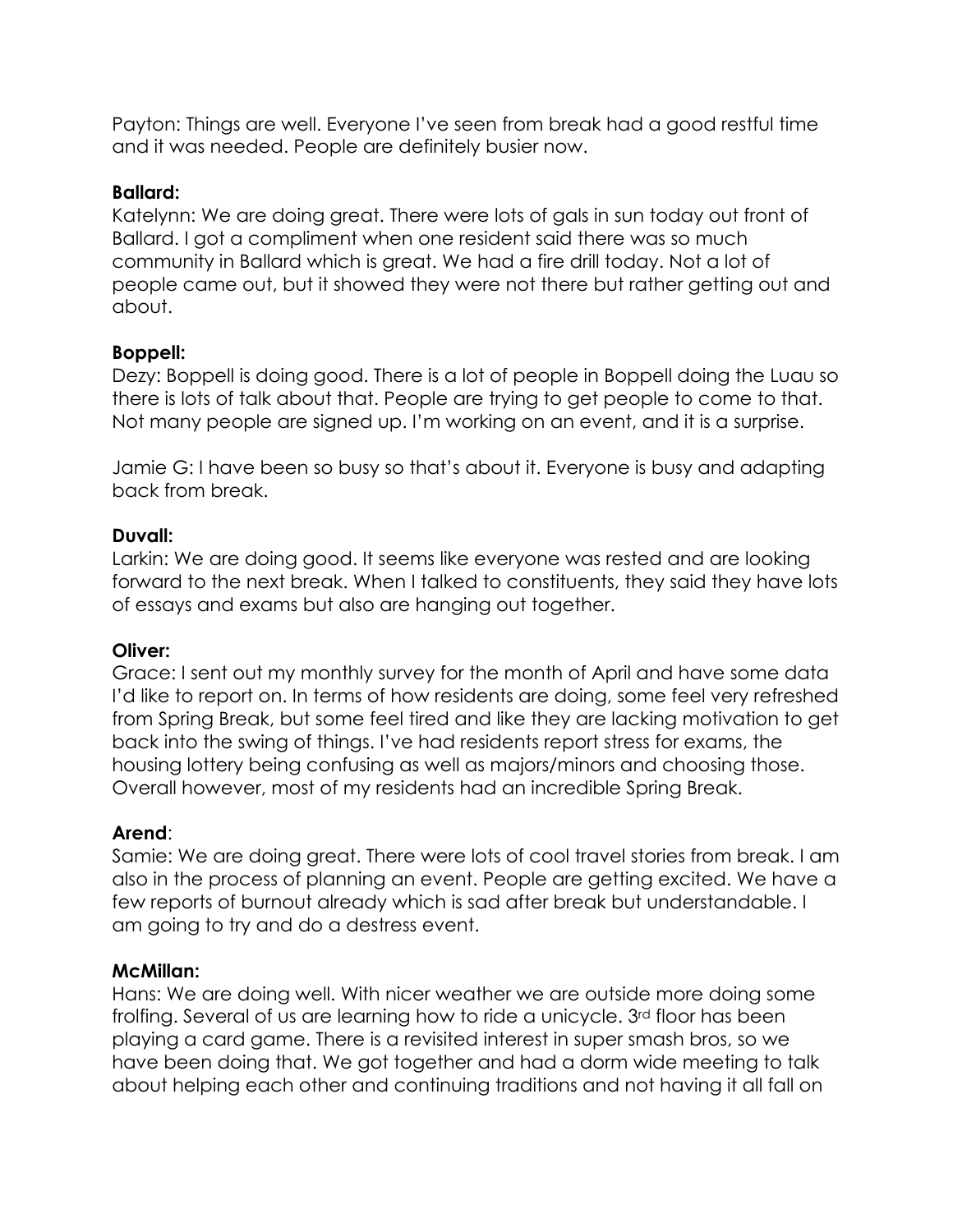the senator. The first-floor urinal isn't working but some think it is. We had a solid turnout to 2-dollar Tuesday at Didiers. Milk and cookies goes on.

### **Baldwin-Jenkins**:

Kyle: BJ is getting a new ping pong table. Our AC got a request in. We are reenergized for the final push.

## **Stewart:**

Rebecca: We are doing alright. Break was needed but it is low energy. We have another mascot. Its name is arson. Speaking of arson, Thursday at midnight the BJ fire alarm went off and then again today. I don't think Kyle was there for either, but I was there for both.

## **Incoming Student Reps**:

Michelle: We weren't doing well before break but now we are energized, and they should all come to the easter egg hunt. Some maybe are a little upset that they have to live on campus a second year and they are trying to get into neighborhoods and there is lots of housing lottery stress.

Elisa: Some students are sick with maybe a flu going around. Be cautious.

Chris: There is a little covid and sickness spike.

## **Off Campus:**

Reeshika: Everyone should be at the BBQ to eat food and not getting prizes for you guys. Please come. We are doing good.

## **The Village:**

Hannah L: We are doing good. It is a slow start for everyone. The tree fell and I wasn't there, but it was shocking and they took care of it.

## **Warren:**

Logan: Spring break was good for residents. I got a 50/50 response for restful and some didn't get rest. Lots of people got leadership positions for next year. Hopefully someone does Warren senator. We had a fire drill, and they did not do well. It was supposed to be 4 minutes and it was maybe 10 minutes to get everyone out. Our AC sent an email that was strongly worded not swearing but we would die if we took that long. Overall we are alright.

# **Campus Vibes**

Samie: This is for a niche audience. Cheer tryouts are this weekend so if you want to be a cheerleader please register. I can send the link. It is 10 dollars to be

 $\_$  , and the set of the set of the set of the set of the set of the set of the set of the set of the set of the set of the set of the set of the set of the set of the set of the set of the set of the set of the set of th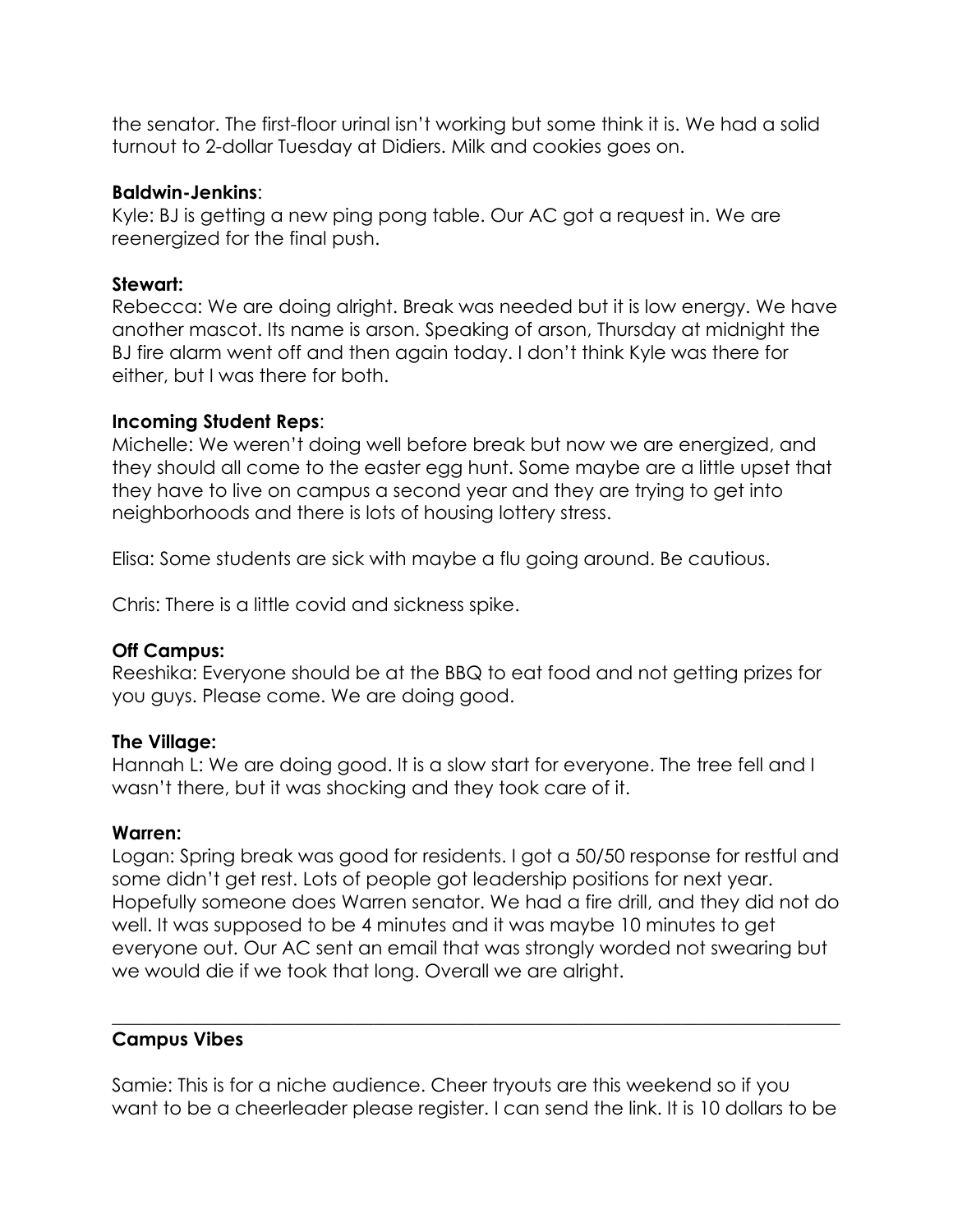there, and the team is awesome so tell your friends. Men are encouraged to try out.

Aidan: Back to the senior class gift, we are still trying to get \$3000 dollars to fund it. We are over half-way. In the time until graduation I have only been told I can send the link and that's only how I can get people to donate. There are posters for senators in their boxes and it will have a QR code. I did the math and if 300 people donated \$7 dollars we would be funded.

### Logan: Can you send it to alumni?

Aidan: There has been lots of communication and we tried hard for emails to be sent and they sent it to seniors yesterday and I recorded a video for advertisement. On one pine day, alumni saw it but it's up to me now. There is only so much I can do on Instagram. Any donations are appreciated.

Jamie C: It is currently D3 week this week and SAC is handing out cookies until 2pm at the track meet on Friday. Come out to see the meet.

Rachel: Two things. One, we have lots of events coming and it's hard to advertise right from break, so I encourage you the best way to advertise is word of mouth, group chats, and encouraging people to go. Posters can only do so much. Senators if you are trying to find a way to talk to constituents you can tell them about events. Also put it in your newsletters. My other thing is primetimes. I want to come to some. If you have a cool one coming, let me know and I am going to bug you.

Chris: I have a few updates. One update from one of the student ambassadors, he currently interns for the APIC Spokane in partnership with PIC Washington. They are hosting an Asian and Asian-American, native Hawaiian, and pacific islander student graduation celebration on Sunday May 1st at Gonzaga. This is to honor and celebrate graduates from the Spokane colleges and universities and local high schools. There will be food, professional photography, and custom graduation cords for all communities. If you want more info email Mark at mponce22@my.whitwoth.edu he has more information. The deadline is Friday. If you know people who may be interested, reach out and connect them with Mark. Also if you haven't seen, there is a GoFundMe for Biruk who is trying to pursue his masters at John Hopkins. It is a big opportunity so if you have the capacity to donate that would be great. Look around for community opportunities to donate to. Also we have a student experiencing medical difficulties. Julia Horowitz has gone through a lot so shoutout to her resilience and hearing about her fighting it is important.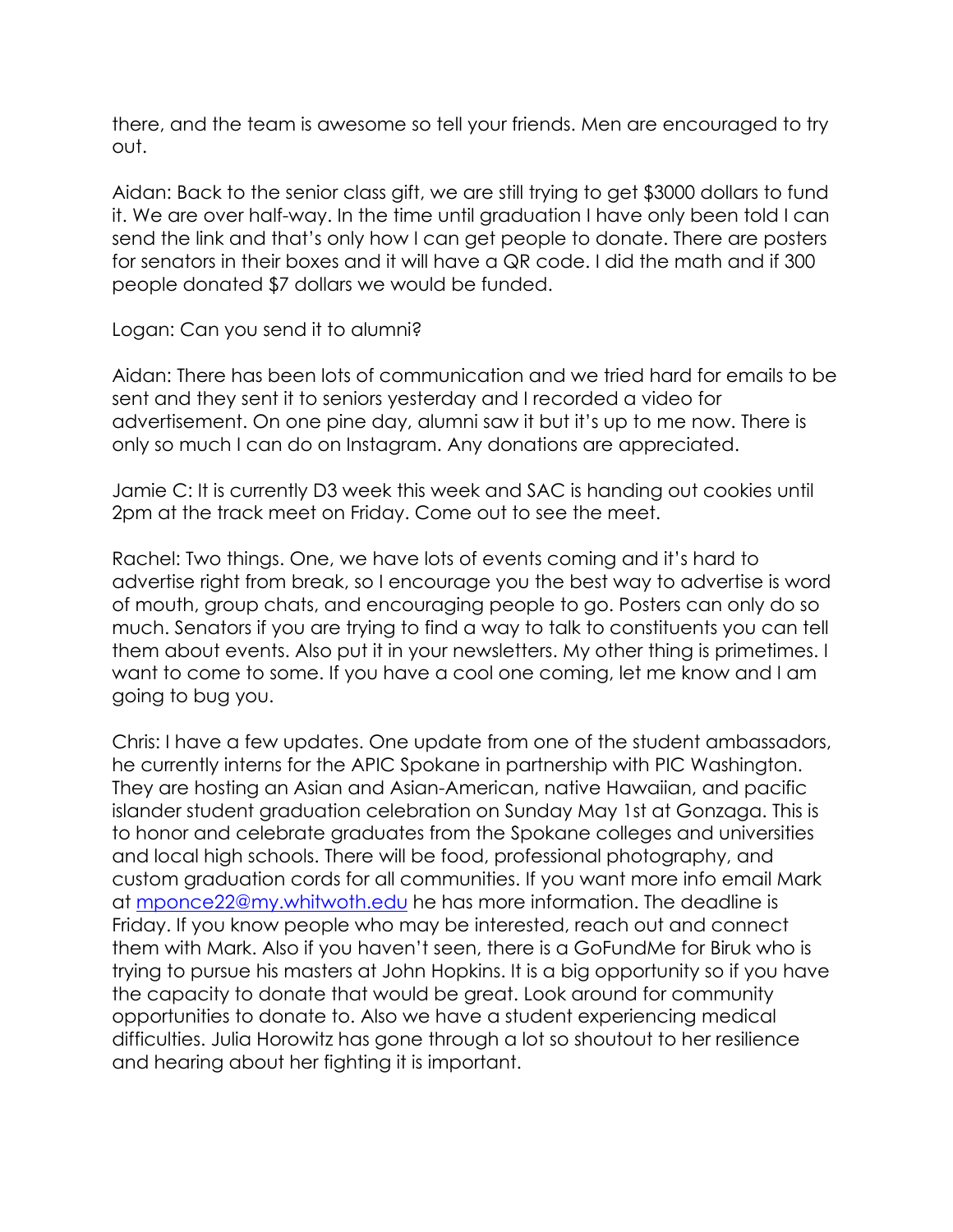Dezy: Lots of people like the new health science building. It's a flex to say my major is health science. We are excited for more study spots and maybe a coffee shop would be fire.

Jamie C: If you are feeling hungry on Monday April 11<sup>th</sup> from 4-8pm, the AT club is doing a fundraiser at chipotle, and they get 30% of proceeds. Clubs need to fundraise because it is great to get money other than from ASWU.

Jason: Two things. Some may know that Friday is Bucs Bound on campus. Over 300 potential people will be on campus. This is very important to get new students so if you see lost people, be nice. Talk about how much you love Whitworth and how they should come. In addition to what Rachel was saying and advertising, ASWU owns an inflatable shark costume. If you want to see one to advertise with, let me know

Chris: I would literally pay one of you to wear it.

Makayla: If you feel comfortable asking teachers and want space before or after class to talk about events, profs will let you talk about the events in class to spread the word. I've done it in most classes, and they are chill.

Chris: There is an opportunity with the DEI office, there is a belonging retreat on this Saturday April 9<sup>th</sup> from 10am-4pm. If you want an opportunity to share spaces with those who have had similar experiences or learn more about shared experiences on campus, you should attend. We have limited spots so reach out to Ayaka at adohi@whitworth.edu .

Katelyn: The link to register is in the bio of the Whitworth DEI Instagram account.

 $\_$  , and the set of the set of the set of the set of the set of the set of the set of the set of the set of the set of the set of the set of the set of the set of the set of the set of the set of the set of the set of th

Chris: I will be a facilitator.

### **Shoutouts**

Dezy: Shoutout to Jamie G for holding it down since I haven't been able to come and sending me emails and updates and helping with events.

Georgia: Shoutout to Aeron for always being a legend. I sent him posters this morning and it was a quick turn around and he has much patience. Thank you to all for helping with pirate mania.

Makayla: Shoutout to individual teams and clubs for putting so much on in the next few weeks. It is an intense month. April is more intense than May with events and things. Mad respect for everyone. Way to integrate school spirit.